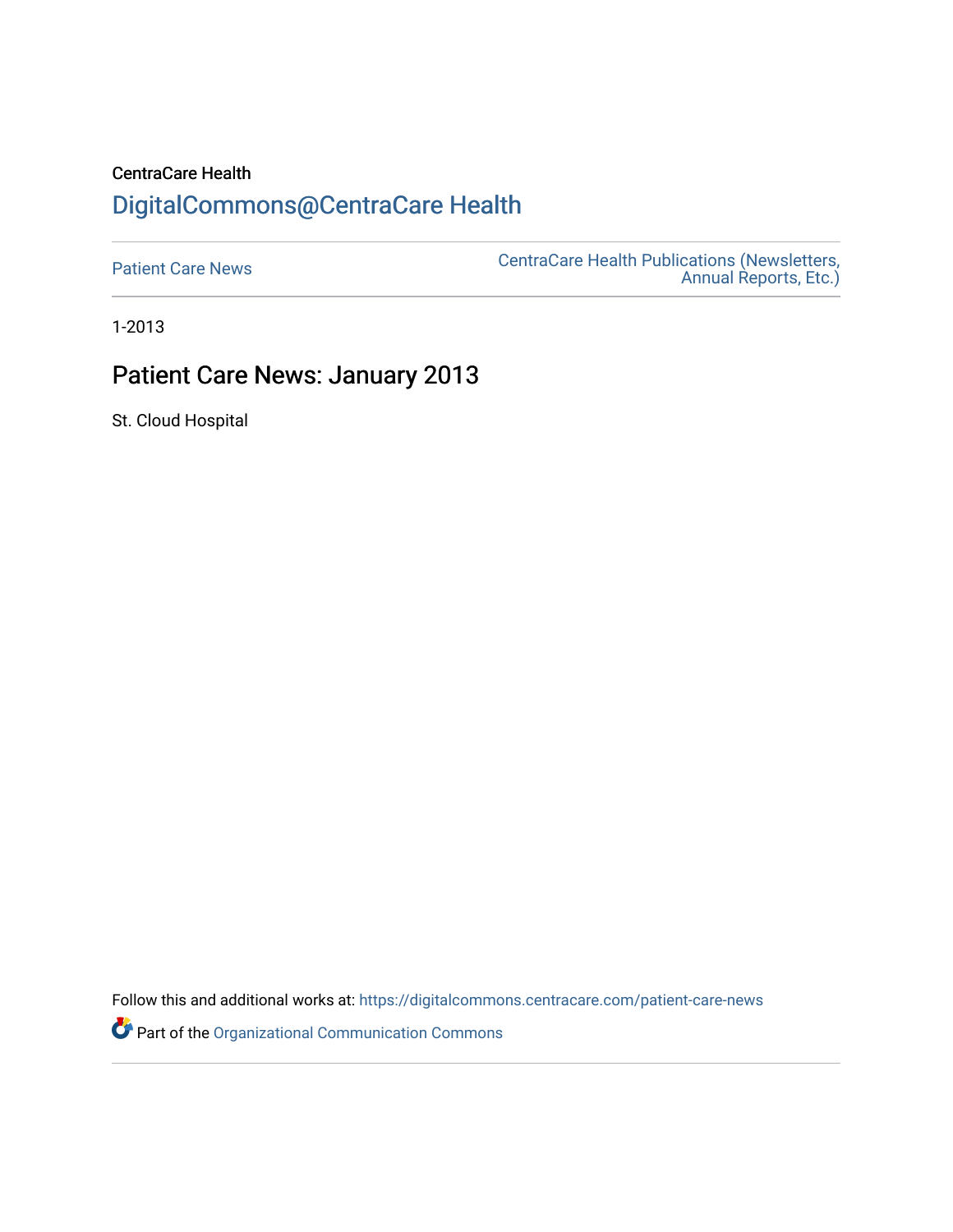

## "Blocked Calls" from Patient Care Support Staffing Office

*Submitted by: Terri Krause, Coordinator, Staffing/Scheduling/Secretarial Services* 

**We need your help!** Recently, Staffing has experienced several issues with calls being blocked when they are calling for help or trying to notify staff of their request cut/call. The recorded message heard is "your call has been blocked; please enter \*82 to continue". This code does not work with the hospital phone system and does not allow us to leave a voice mail message.

The hospital phone number is sent out as 251-2700; we do not block our number. The issue is related to the person's phone carrier, especially with Charter Services, Century Link and AT&T. Staffing needs your help to correct the issue by having you contact your phone carrier and have them unblock the hospital phone number to your phone if you suspect that our calls are not getting through.

Having calls blocked results in Staffing not being able to notify staff of their request for cut/call and also limits our ability to call for extra help when needed.

## Daisy Award Honoree

*Carrie Rehborg, RN, Surgical Care Unit.* Comments from her nominations included: Carrie's practice embodies compassionate care. She sees the father/mother/sister/brother in the bed and treats them accordingly, even the most "difficult" of patients. Her mannerism is calm, warm and caring. Carrie excels at caring for patients with dual diagnoses – that is, those admitted for a medical/surgical problem but also have a significant mental illness. She is not intimated by their needs. She does not engage in negativity during report. She quickly develops a rapport with the patient and sets care goals for them. Carrie also delivers care in such a way that patients believe they are her top priority, even though in all likelihood she is juggling several other equally complex patients.



Carrie gives her all to patients and families, providing a superior patient experience. Carrie establishes a relationship with her patients and families, getting to know their stories. By establishing trust, she is able to partner with them to achieve positive patient outcomes and also provide a superior patient and family experience. Carrie is recognized for strong clinical skills and a broad knowledge base. Patients remember Carrie for her warm, calm and healing presence; she makes a difference in their recovery and impacts their experience at SCH.

A SCH DAISY nurse demonstrates compassion and clinical excellence for his/her patients and families using patient and

family centered principles and is an outstanding example of the core values of SCH through their daily work. Throughout the year, St. Cloud Hospital (SCH) employees, Medical Staff, patients and their families can nominate a nurse for the DAISY Award. SCH LPNs, RNs, and APRNs working in designated care centers or employed by SCH are eligible for the award. To nominate a nurse or learn more about the DAISY award, go to CentraNet/Recognition/DAISY Award, download a form, fill it out and send to Brenda Ackerman in Administration.

| <b>Table of Contents</b>                     |   |
|----------------------------------------------|---|
| Unique Treatment Plan                        | 2 |
| Pt Room Search for<br>Contraband             | 3 |
| <b>Upcoming Education</b>                    | З |
| <b>Trauma Services Nurse</b><br>Practitioner | З |
| Schwartz Ctr Rounds                          | 4 |
| Clinical Ladder                              |   |

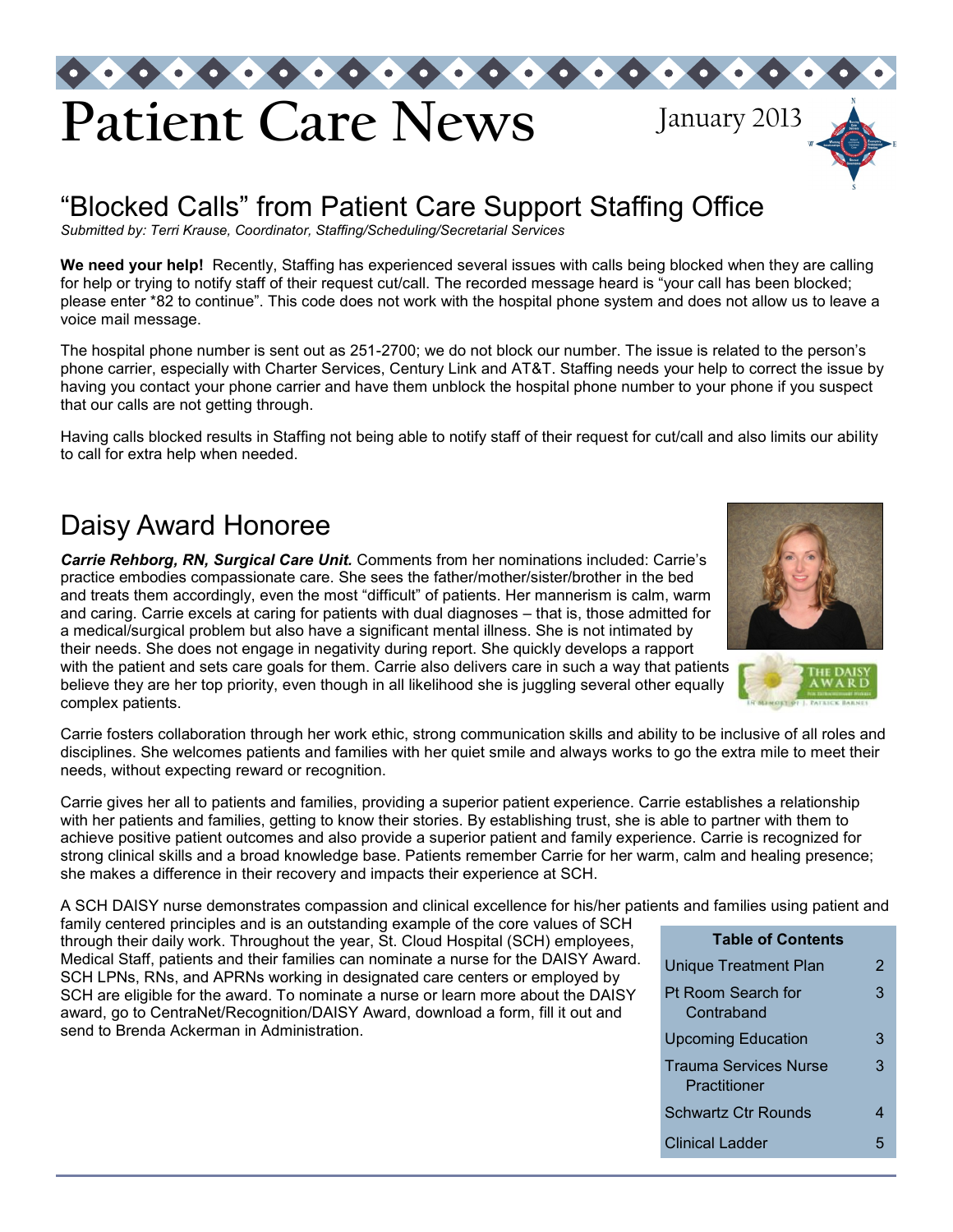

## **Unique Treatment Plan**

*Submitted by: Jennifer Burris, Clinical Nurse Specialist, Medicine Care Center* 

A housewide task force was developed to address the needs of complex medical and behavioral patients. As a result, there is now an option to create a Unique Treatment Plan (UTP). A UTP is an individualized standard of care that defines specific interventions to promote a safe and healing environment. The purpose is to provide a consistent plan of care throughout the continuum of care including current admission and readmissions.

Various examples of when to implement a UTP include:

- A patient has a history of frequent intentional falls; a UTP could be developed to define a consistent process to be utilized with each admission to prevent the behaviors or injury.
- A patient that requires a specific Alcohol Withdrawal regimen to prevent violent behaviors; a UTP could outline the plan and prevent the patient from receiving medications that could provoke behaviors.

If a patient has a UTP, an FYI Flag (which has been entered by HIM staff) will be used to notify caregivers that a UTP is present in the patient's chart.

| Male, 47Y, 03/06/1965<br>Preferred Name: MIKE                  | Epicpoc, Michael WillowSCH                                        | <b>MRN: 00510172</b><br>CNF: None<br>Room: \$402.01, MED1 | Allergies: Not on File<br>CodeJACP:<br>Isolation: None | Precautions: None<br>愛留<br>FYI: Unique Treatment Plan<br>Attending Providers: WILLAR | <b>OBMZ Days 21 Hours</b> |
|----------------------------------------------------------------|-------------------------------------------------------------------|-----------------------------------------------------------|--------------------------------------------------------|--------------------------------------------------------------------------------------|---------------------------|
| [≑ ≑]≁<br>hafSqeni                                             | <b>Index-Common Reports</b><br>E Findex-Common Reports Fi MAR All |                                                           |                                                        | 日Active Orders 日LDA 日PIView 日Labs 日Nurse 日 Infusion MAR                              | $\boldsymbol{v}$          |
| atient Summary<br>hart Review<br>iyn opsis.<br>lesuits Review. | <b>Assessment</b><br>Shift<br><b>Hardex</b><br>ᅜ                  |                                                           |                                                        | <b>Medications</b><br>MAR AIL<br>Insuin Smart Form<br>Active insuln                  |                           |

If the UTP is created to address a patient with a history of violence, a specific FYI Flag: *Potential for Violence* will be used.

| <b>Epicpoc, Elinor Inpt</b><br>Female, 78Y, 09/12/1934<br>Pref Name: EL | <b>MRN</b> 10014198<br><b>Pref Lang: English</b><br>FYI: Potential for Violen Code/ACP: Status Repo. | PCP: None<br>Allergies: Not on File |
|-------------------------------------------------------------------------|------------------------------------------------------------------------------------------------------|-------------------------------------|
| Index-Common Reports                                                    |                                                                                                      |                                     |

This flag (Potential for Violence) will also activate a BPA whenever staff access/open the chart.

| $\sim$ $\sim$<br><b>LIUVU</b>                       | טש שווט דוקוט טו טקופ                                                                             |  |
|-----------------------------------------------------|---------------------------------------------------------------------------------------------------|--|
| <b>BestPractice Advisory - Epicpoc, Kris Orders</b> |                                                                                                   |  |
|                                                     | Patient with a potential for violence. Refer to Unique Treatment Plan for additional information. |  |
|                                                     |                                                                                                   |  |

Places to find a copy of the UTP include: Inpatient Kardex, Shift Report and MD Overview; Ambulatory Snapshot and others as identified by specific departments.

| Attending Provider: Todd M Severnak, DO           |                                      |                                          |                                                       |
|---------------------------------------------------|--------------------------------------|------------------------------------------|-------------------------------------------------------|
| Allergies: Pen                                    | Isolation: None<br>Code Status: FULL | $Ht -$<br>$W:$ $-$                       | Anticipated Dx: Gastroenteritis<br>Adrission Dx: None |
| <b>Patient-Level Advance Directives:</b>          |                                      |                                          |                                                       |
| There are no patient-level advance directives.    |                                      |                                          |                                                       |
| Patient Level Unique Treatment Plan:              |                                      | Patient-Level Guardianship:              |                                                       |
| There are no patient-level unique treatment plan. |                                      | There are no patient-level quardianship. |                                                       |

If your patient has a UTP, be sure to review it throughout your shift, implement the interventions, and communicate specifics to the health care team, including but not limited to the PCA, Providers, PT/OT, etc. This is important information that needs to get passed on during shift report, transfer to another department/unit, or at any point that a hand-off occurs to allow for a successful plan of care.

If you feel your patient would benefit from a UTP, needs a current UTP adjusted/changed, or have further questions, please contact your unit Social Worker, Case Manager, or Clinical Nurse Specialist. A multidisciplinary team will join together to create the plan and take the appropriate steps to assure it gets placed into the EMR.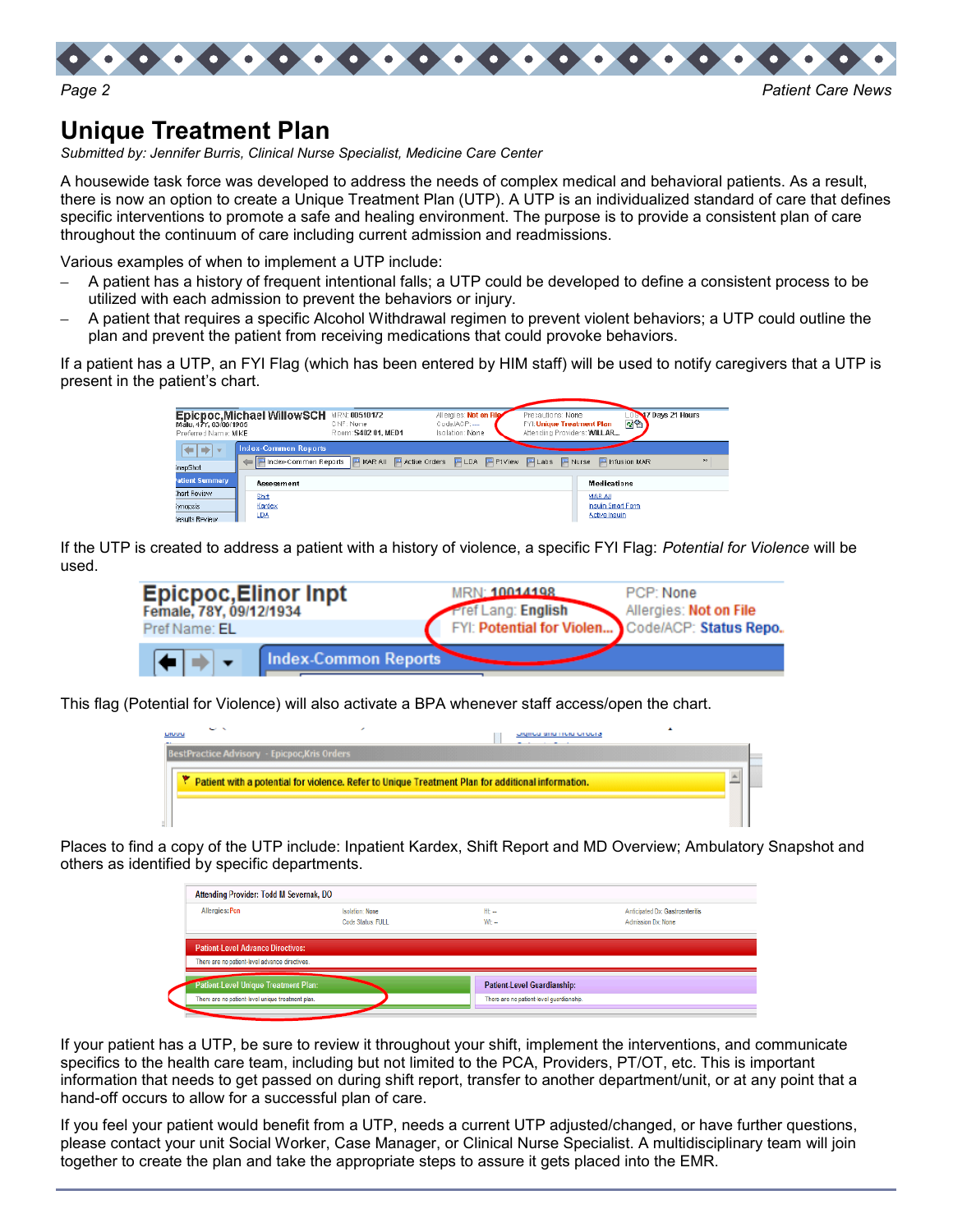

## Patient Room Searches for Contraband

*Submitted by: Jennifer Burris, Clinical Nurse Specialist, Medicine Care Center* 

- **S:** After seeking necessary stakeholder support, a policy has been developed to outline the steps to take if a patient room search needs to be conducted when there is suspicion that the patient has contraband or potentially harmful items in their room.
- **B:** There have been a few recent events that have occurred, outside of the Mental Health Unit, that have resulted in the patient's room needing to be searched. These patients had either ingested unknown substances that altered their level of consciousness or had used items to cause potential harm. Each of these situations has caused concern for potentially altering the patient/caregiver relationship, fear of legal concerns, and overall lack of knowledge of an effective process.
- **A:** It was identified that a consistent process was not in place on how to complete a room search safely, efficiently, and professionally.
- **R:** Under the rare circumstances that there is evidence that a patient has contraband in their room that could potentially cause harm to themselves or others, please refer to the new policy titled: *[Patient](http://centranet/policies/sch/safety/policies/pt_belongings_rm_search.pdf)  [Belongings/Room Search](http://centranet/policies/sch/safety/policies/pt_belongings_rm_search.pdf) (click link to view)* that is located under the Safety and Security tab on CentraNet to allow for a safe and effective process that includes the utilization of Security to assist.

## Upcoming Education & Professional Development

#### **January 2013:**

- 10/11 Healing Touch Level 1, 8:30am-6:00pm, Education Center, Plaza
- 21/22 Nursing Informatics Boot Camp, 7:30am-4:30pm, Windfeldt, Plaza
- 29/30 Med/Surg Certification Review Course, 7:30am-4:30pm, Windfeldt, Plaza

#### **February 2013:**

6 End-of-Life Training for Health-Care Providers (ELNEC), 7:45am-4:30pm, Windfeldt, Plaza

28/1 Healing Touch Level 1 Course, 8:30am-6:00pm, Education Center, Plaza

Please call the Education & Professional Development Department (x54268) with any questions.

## New Nurse Practitioner

*Kirstie Bingham, Director, Trauma Services*

Trauma Services is proud to announce we have added a Nurse Practitioner to our team of providers. Bobbie Bertram, NP started with us on November 26<sup>th</sup>.

Her previous experience was a family practice provider at the CentraCare Health System Melrose Clinic/ Hospital. She will be augmenting the trauma surgeons practice by assisting with admissions, clinical rounds and discharges of the trauma patients.

We are excited to provide this additional professional service to our trauma patients. Please join us in welcoming her to our trauma team.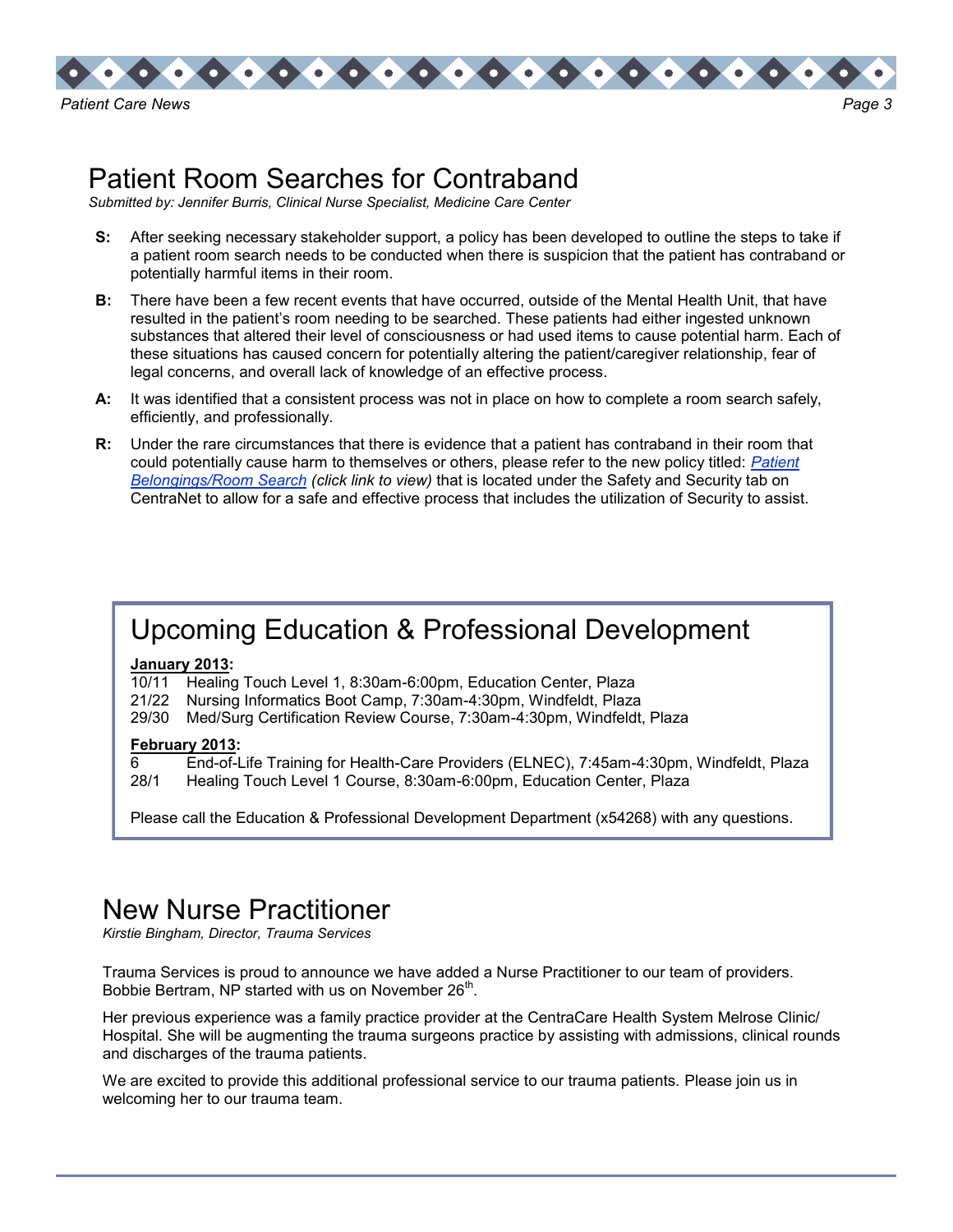



# **Schwartz Center Rounds**

A multidisciplinary forum where clinical caregivers discuss social and emotional issues that arise in caring for patients.

Schwartz Center Rounds® sessions are open to ALL employees, affiliated clinicians, trainees and other authorized personnel.



January 15, 2013 Hoppe Auditorium 11:30-12:00 p.m. - Lunch (Box lunches, coffee/water will be provided)  $12:00-1:00$  p.m. – Presentation

# "Coming in From the Cold: Life After Therapeutic Hypothermia"

Physician Leader: Merryn R. Jolkovsky, MD Facilitator: Jeff Wallager, BCC Panelists: Greg A. Schlosser, MD Sandeep S. Jain, MBBS Keith Lurie, MD Sandi Mulliner, MS, CCC-SLP Stacy Brzezinski, RN

### **Objectives:**

- At the conclusion of this presentation, participants should be able to:
- 1. Demonstrate enhanced communication with patients, family members, and colleagues.
- 2. Value opportunities to explore and understand multiple perspectives across professions and disciplines.
- 3. Value opportunities to provide and receive professional support.

"The St. Cloud Hospital is accredited by the Minnesota Medical Association to provide continuing medical education for physicians."

"The St. Cloud Hospital designates this live activity for a maximum of 1.0 *AMA PRA Category 1 Credit<sup>TM</sup>*. Physicians should claim only the credit commensurate with the extent of their participation in the activity.'

"This education offering has been designed to meet the Minnesota Board of Nursing continuing education requirements for 1.2 contact hours. It is the personal responsibility of each participant to determine whether this activity meets the requirements for acceptable continuing education by their licensing organization. To earn contact hours, participant must attend the entire session and complete an evaluation form.

**Na St. Cloud Hospital** 

**CENTRACARE Health System** 

care above all

"St. Cloud Hospital has been approved as a provider by the State of Minnesota Board of Social Work - CE Provider Approval Number CEP-77. Participants will earn 1.0 contact hour(s).

Please contact Deb Weber at 251-2700 x 54197 if you have special mobility, dietary, vision, hearing, or other needs.